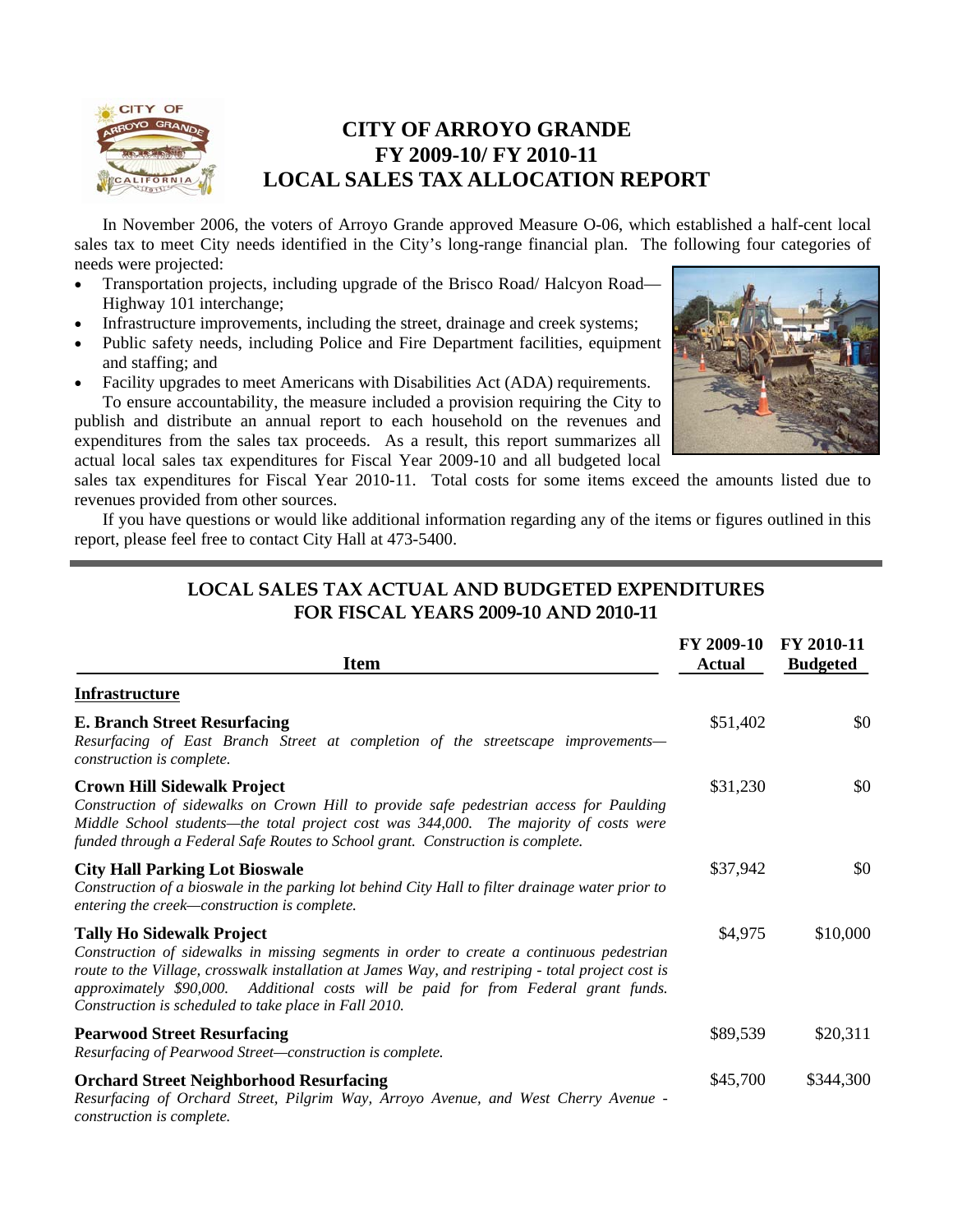### **LOCAL SALES TAX ACTUAL AND BUDGETED EXPENDITURES FOR FISCAL YEARS 2009-10 AND 2010-11 (CONTINUED)**

| <b>Item</b>                                                                                                                                                                                                                                                                                                                       | FY 2009-10<br><b>Actual</b> | FY 2010-11<br><b>Budgeted</b> |
|-----------------------------------------------------------------------------------------------------------------------------------------------------------------------------------------------------------------------------------------------------------------------------------------------------------------------------------|-----------------------------|-------------------------------|
| <b>Infrastructure (continued)</b>                                                                                                                                                                                                                                                                                                 |                             |                               |
| <b>W. Branch Street Resurfacing</b><br>Resurfacing of W. Branch Street from E. Grand Avenue to Oak Park Boulevard- the total<br>budget is \$929,000 and construction will be completed in September 2010. The remainder of<br>the costs are funded from Water, Sewer and Federal grant funds.                                     | \$33,822                    | \$322,140                     |
| <b>El Camino Real Resurfacing</b><br>Resurfacing, utility, and sidewalk improvements on El Camino Real from E. Grand Avenue to<br>Oak Park Boulevard. – the total budget is \$2,225,000 and construction will take place in<br>Spring 2011. The remainder of costs are funded from Water, Sewer and Federal grant funds.          | \$16,415                    | \$671,612                     |
| <b>Pavement Management Program</b><br>The City's annual slurry seal street maintenance and improvement program, which consists of<br>a preventative maintenance resurfacing on a number of streets.                                                                                                                               | \$107,385                   | \$400,000                     |
| <b>Newsom Springs Drainage Project</b><br>Improvements in the area of Branch Mill Road and E. Cherry Avenue to correct drainage<br>deficiencies—construction is under way and will be funded primarily by private development.                                                                                                    | \$10,130                    | \$45,870                      |
| <b>Concrete Replacement Program</b><br>Materials for ongoing sidewalk, curb and gutter repairs made by in-house staff.                                                                                                                                                                                                            | \$24,293                    | \$25,000                      |
| <b>Street Maintenance</b><br>Funding for ongoing street maintenance and repairs conducted by in-house staff.                                                                                                                                                                                                                      | \$283,135                   | \$180,000                     |
| <b>Elm Street Sidewalks and Bike Lanes</b><br>Addition of bike lanes and sidewalks in segments of Elm Street — the total cost is \$85,000 with<br>the remainder of funding from a Federal grant. Construction is projected Fall 2010.                                                                                             | \$11,682                    | \$10,000                      |
| <b>Drainage and Creek Preservation Projects</b><br>Funding for improvements and repairs to drainage infrastructure and enhancements to the<br>City's creek system.                                                                                                                                                                | \$40,663                    | \$75,000                      |
| <b>Retention Basin Maintenance</b><br>Ongoing maintenance of drainage retention basins conducted by in-house staff.                                                                                                                                                                                                               | \$20,400                    | \$20,400                      |
| <b>Creek Ivy Removal</b><br>Removal of non-native vegetation along the Arroyo Grande Creek bank adjacent to Olohan<br>Alley - initial work is complete, but annual maintenance is required for four years in order to<br>remove unwanted regrowth of ivy.                                                                         | \$6,703                     | \$8,000                       |
| <b>Capital Project Planning Studies</b><br>Funding utilized for planning and engineering studies and administration associated with new<br>capital projects when infrastructure deficiencies are identified.                                                                                                                      | \$7,903                     | \$7,500                       |
| <b>Sidewalk Improvements</b><br>Funding for contract work and materials for in-house staff to repair damaged sidewalks.                                                                                                                                                                                                           | \$0                         | \$50,000                      |
| <b>Crown Hill ADA Ramps and Crosswalk</b><br>Construction of ADA ramps and crosswalk at Crown Hill and E. Branch Street - construction<br>is projected in Spring 2011.                                                                                                                                                            | \$0                         | \$20,000                      |
| <b>Short Street Narrowing and Realignment</b><br>Improvements to Short Street to narrow the street and enhance pedestrian access, as well as<br>improvements to the existing sewer line—the total budget is \$170,000.<br>Construction is<br>projected in Spring 2011 and the remainder of costs will be funded from Sewer funds. | \$0                         | \$150,000                     |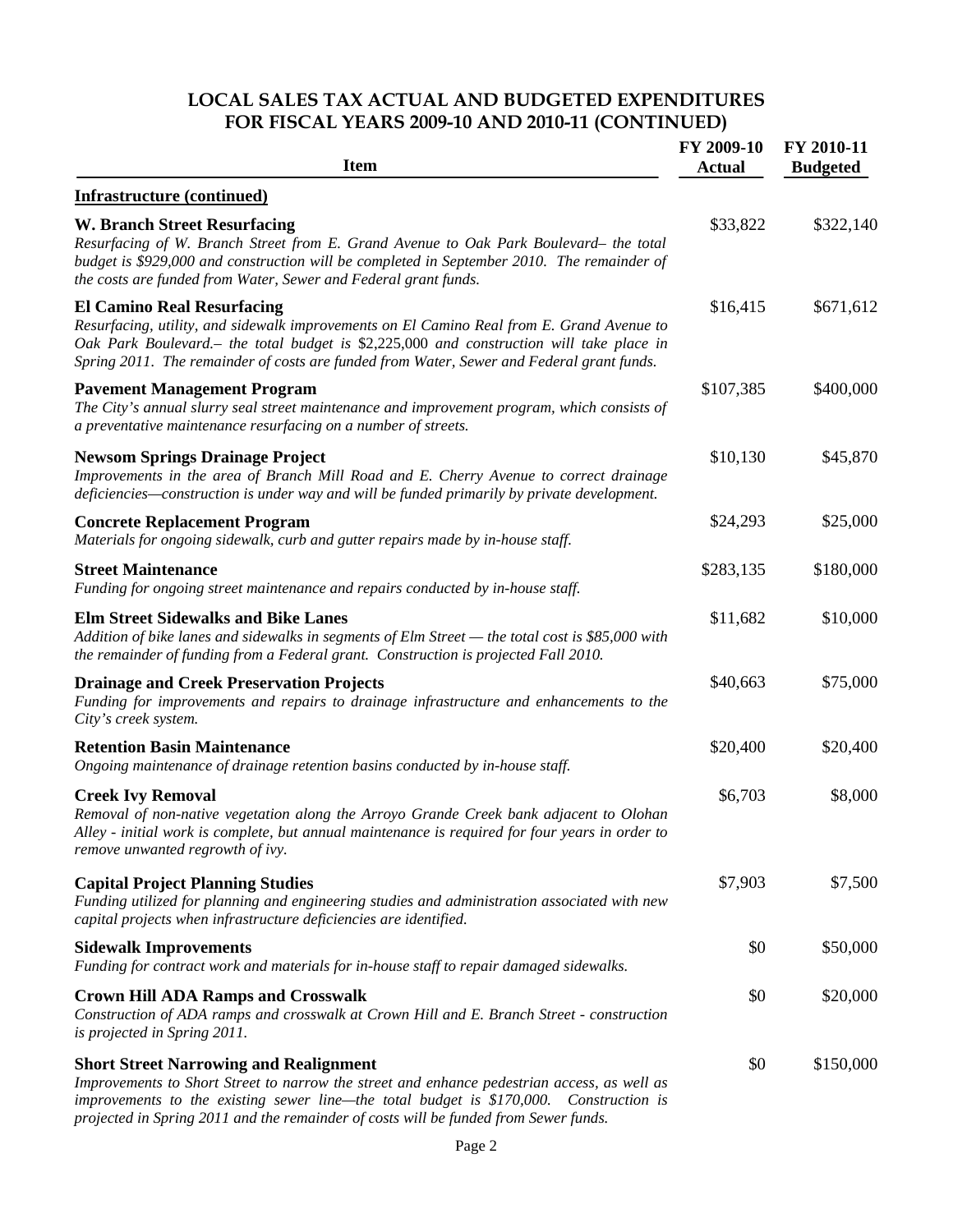### **LOCAL SALES TAX ACTUAL AND BUDGETED EXPENDITURES FOR FISCAL YEARS 2009-10 AND 2010-11 (CONTINUED)**

| <b>Item</b>                                                                                                                                                                                                                                                                                                                                                                                                                                                                                                                                    | FY 2009-10<br><b>Actual</b> | FY 2010-11<br><b>Budgeted</b> |
|------------------------------------------------------------------------------------------------------------------------------------------------------------------------------------------------------------------------------------------------------------------------------------------------------------------------------------------------------------------------------------------------------------------------------------------------------------------------------------------------------------------------------------------------|-----------------------------|-------------------------------|
| <b>Infrastructure (continued)</b>                                                                                                                                                                                                                                                                                                                                                                                                                                                                                                              |                             |                               |
| <b>Alpine Street Resurfacing</b><br>Resurfacing portions of Alpine Street between Eman Court and Dodson Way in conjunction<br>with utility upgrades-construction is projected in Fall 2011.                                                                                                                                                                                                                                                                                                                                                    | \$0                         | \$50,000                      |
| <b>Myrtle Street Resurfacing</b><br>Resurfacing of Myrtle Street-construction is projected in Fall 2010.                                                                                                                                                                                                                                                                                                                                                                                                                                       | \$0                         | \$77,300                      |
| <b>City Tree Inventory</b><br>Matching funds for a State grant to prepare a City-wide tree inventory, which will assist in<br>implementing a comprehensive street tree maintenance and trimming program—the total<br><i>budget is</i> \$47,000.                                                                                                                                                                                                                                                                                                | \$0                         | \$23,500                      |
| <b>Colina Street and Via La Barranca Drainage Improvements</b><br>Construction of an underground drainage system to collect and discharge rising ground<br>water-construction is projected in Spring 2011.                                                                                                                                                                                                                                                                                                                                     | \$0                         | \$15,000                      |
| <b>Larchmont Drive Drainage Improvements</b><br>Installation of subsurface drainage improvements to redirect ground water that has been<br>seeping through the asphalt onto the roadway — construction is projected in Spring 2011.                                                                                                                                                                                                                                                                                                            | \$0                         | \$30,000                      |
| <b>Public Safety</b>                                                                                                                                                                                                                                                                                                                                                                                                                                                                                                                           |                             |                               |
| <b>Five Cities Fire JPA</b><br>Costs associated with the prior addition of a Battalion Chief position to perform training and<br>administration functions and costs to form the Five Cities Fire Authority.                                                                                                                                                                                                                                                                                                                                    | \$84,700                    | \$90,000                      |
| <b>Emergency Operations Center</b><br>Equipment, supplies and staffing assistance necessary to prepare the City's Emergency<br>Operations Center (EOC) for disaster response operations.                                                                                                                                                                                                                                                                                                                                                       | \$1,485                     | \$10,315                      |
| <b>Police Firing Range</b><br>Upgrades to the Police firing range to address facility needs and reduce future cleanup costs.                                                                                                                                                                                                                                                                                                                                                                                                                   | \$0                         | \$8,000                       |
| <b>City Facilities</b>                                                                                                                                                                                                                                                                                                                                                                                                                                                                                                                         |                             |                               |
| <b>City Hall Complex Upgrade</b><br>Acquisition, design and upgrade costs to acquire the building at 300 E. Branch Street to<br>relocate and consolidate City staff, as well as implementation of a document imaging system<br>total net costs are estimated to be approximately \$1.8 million. Acquisition will be<br>completed in Fall 2010 and improvements are projected in Spring 2011. The majority of<br>costs will be paid from a Federal low-interest loan that will be repaid from future Local<br>Sales Tax, Water and Sewer funds. | \$162,295                   | \$374,771                     |
| <b>Corporation Yard Repairs</b><br>Repair and upgrade of Corporation Yard facilities, including painting, roof improvements,<br>building exterior and parking areas - the total project budget is \$100,000 and remainder of<br>costs were paid for from the Water and Sewer Funds.                                                                                                                                                                                                                                                            | \$17,697                    | \$0                           |
| <b>Elm Street Community Center Roof Replacement</b><br>Replacement of roof at the Elm Street Community Center - the total project budget is \$25,000<br>and the remainder of costs will be funded from the Community Center Facility Fund.                                                                                                                                                                                                                                                                                                     | \$0                         | \$10,000                      |
| <b>Miscellaneous</b>                                                                                                                                                                                                                                                                                                                                                                                                                                                                                                                           |                             |                               |
| <b>Mailing of Annual Report</b><br>Funds budgeted for preparation and mailing of this annual report.                                                                                                                                                                                                                                                                                                                                                                                                                                           | \$2,684                     | \$3,000                       |